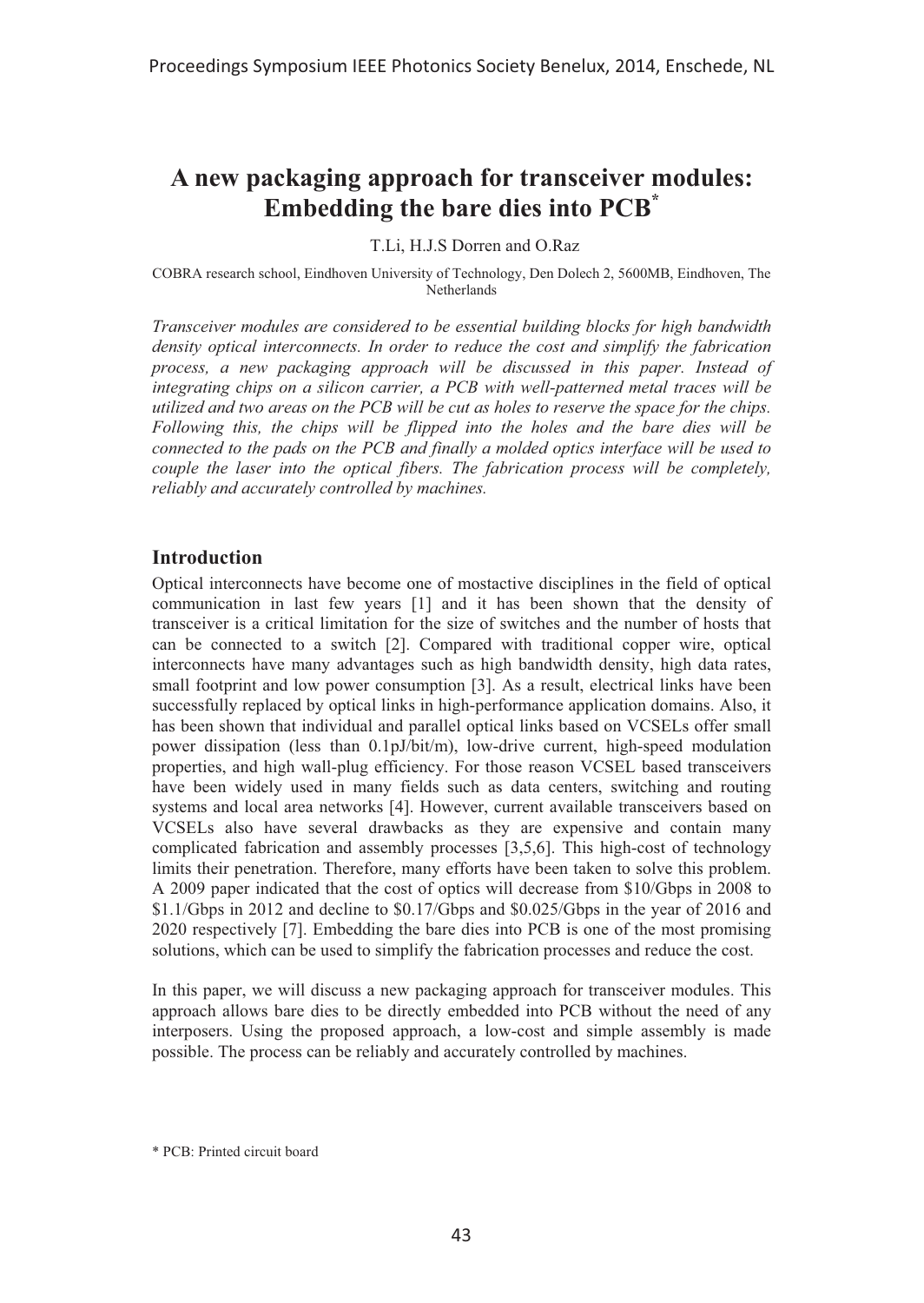# **The Concept of Design**



Figure 1Schematic cross-section view of the transceiver module

Figure 1 shows the schematic cross-section view of the transceiver module. For a transmitter, the electronic signal can be transported into the flipped VCSEL driver array and VCSEL array through differential traces in a PCB. A molded optics interface can be used to keep alignment and couple the laser from the VCSEL array into fibers. For a receiver, the optical signal from an optical fibers can be accurately detected by the photodiode array with the help of molded optics interface then amplified by the TIA/LA array. After that, the metal traces on the PCB can be used to deliver the differential signal to the edge of card connector.

## **Schematic Fabrication Processes**

The process steps are schematically illustrated below.





Figure 2 presents the PCB material which should be used. Firstly the layers of the PCB are patterned with the metal traces and pads, which are used to connect the ICs and other components. The size of PCB board should be as large as the final mid board optics or pluggable optics solution and include the edge of card connector if needed. The geometry of traces on PCB also should satisfy the differential condition of the ICs in order to reduce the reflection caused by the impedance mismatching. Such mismatches may result in unwanted attenuation of signal and eventually increase the power consumption.<br>Metal Trace



#### Figure 3 Cutting step of PCB

As shown in figure 3, two holes are cut in the PCB to allow the placement of the bare dies. These holes are prepared for the VCSEL driver or TIA/LA array and the VCSEL or photodiode arrays. This step can be done by wet etching, laser cutting or any other suitable process depending on the material of the PCB. The holes need to be large enough for the bare dies to fit inside but not too large to allow freedom of movement, which may causes problem in alignment process.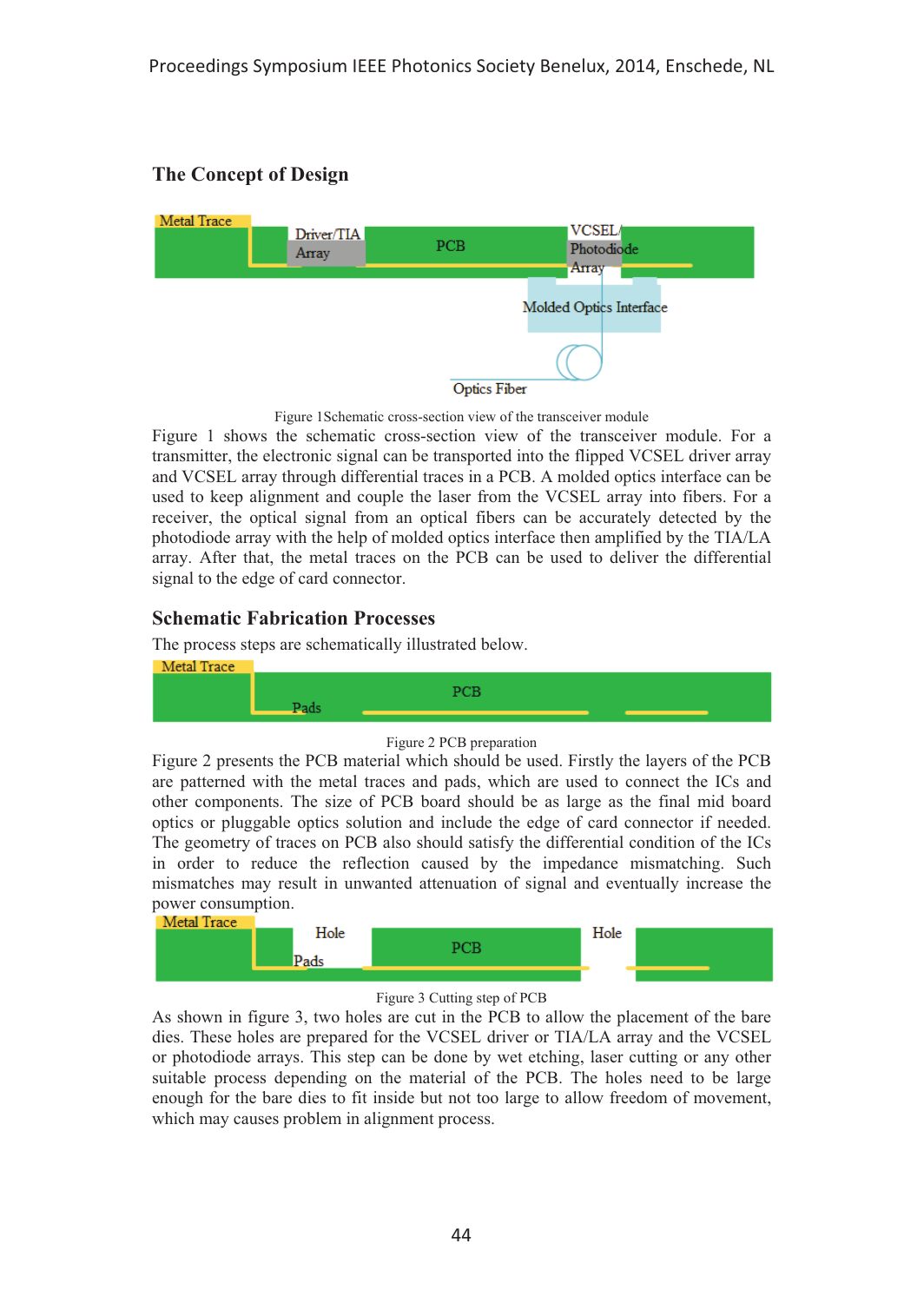



A VCSEL driver array and a VCSEL array (or a TIA/LA array and a photodiode array) are placed in the holes etched in the PCB (figure 4). The ICs should be flipped so that the bare dies connect to the metal pads on the PCB directly. The distance between the pads on the bare dies is typically 125 μm, which means that the pads and traces on the PCB also should have the same pitch. This process can be carried out with a fully automated pick and place machine to ensure sufficient placement accuracy. After that, the ICs need to be soldered either by a reflow process or by any other suitable process.<br> **Metal Trace** 



Figure 5 Alignment with a molded optics interface

In figure 5, a molded optics interface is placed on the bottom of the PCB. Automated pick and place machines are also used in this step in order to make the precise alignment between the molded optics interface and the markers drawn on the bottom of silk screen layer. The function of this process is to accurately couple the laser from VCSEL array (optics fibers) into optics fibers (photodiode array). This molded optics interface can be glued or fixated by laser welding, depending on the material of PCB and molded optics module.

### **Simulation and Discussion**

The design of high-speed inputs, which involves 100 Ohm differential impedance, is a critical challenge in this approach due to the small feature of pads and traces on the PCB. As mentioned above, the distance between the pads should be 125 μm. Therefore, the design of differential transmission line is simulated by ADS software package to check for its feasibility.



Figure 6 the cross-section view of micro strip transmission line

The cross-section view of micro strip transmission line used in the simulation can be shown in figure 6. The thickness of copper layer on the surface and inner are 35 μm and 18 μm respectively. Between the two copper layers is a dielectric material Rogers 4350B, which is 0.254 mm thickness.

Figure 7 depicts the simulation results of transmission coefficient  $S_{21}$  parameter. According to figure 7(a), the propagation loss of trace with 65 μm width and 60 μm spacing is only 0.3 dB/cm, while the propagation penalty of trace with 50  $\mu$ m width and